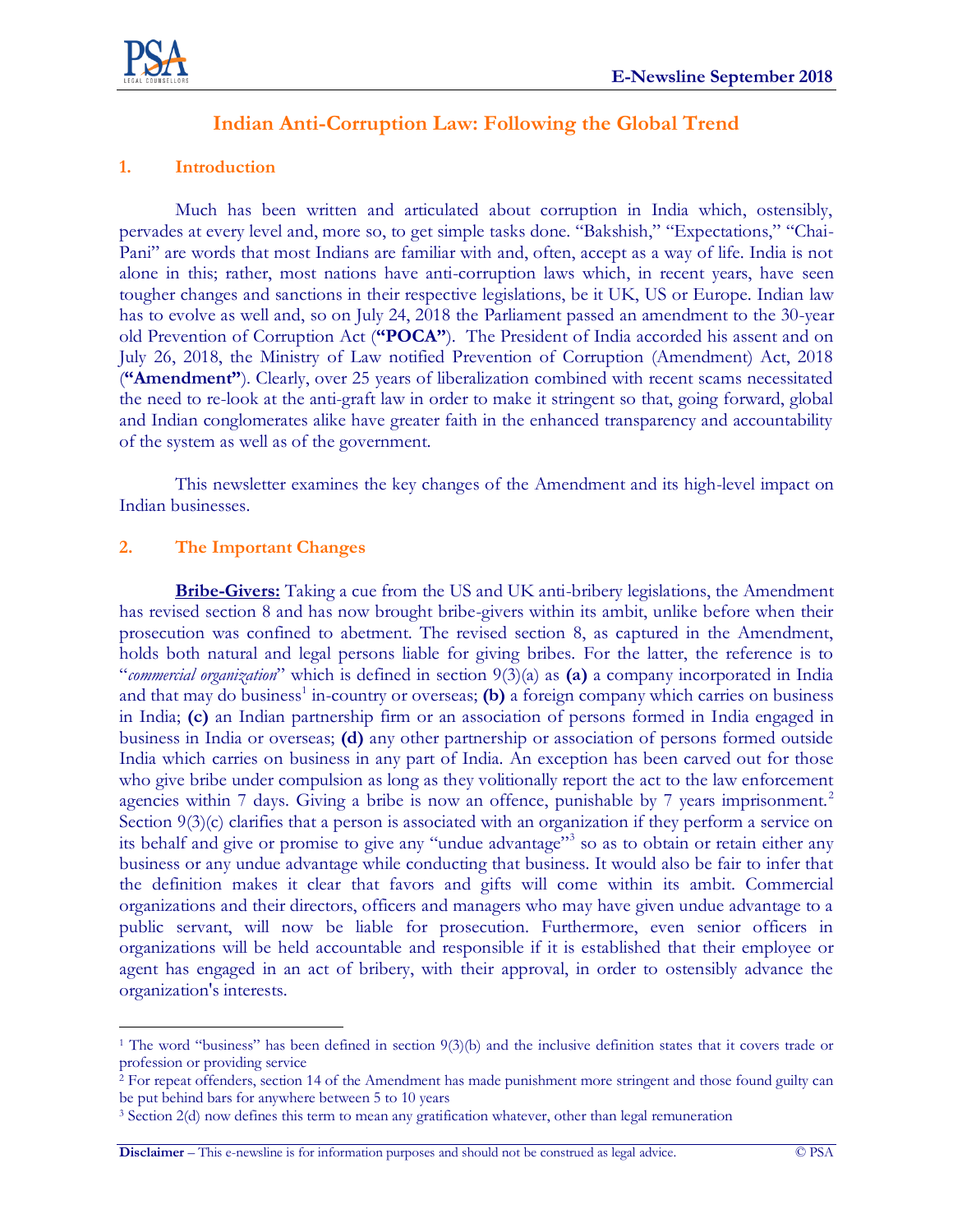$\overline{a}$ 

**Criminal misconduct:** Section 13 of POCA described the offence of criminal misconduct by a public official. It covered taking bribe habitually, getting anything free or at a concession, obtaining pecuniary advantage for oneself or for another where no public interest was involved. The erstwhile section 13 (1)(d)(iii) penalized an official for enriching a private entity "without any public interest." It is possible this clause contributed to an apathy within the government where officers postponed decisions in order to limit their exposure and minimize any potential future investigations. The Amendment has deleted this clause.

The revised section 13 states that criminal misconduct will include only two offences i.e., when a public servant dishonestly or fraudulently misappropriates property entrusted to him or under his control or allows any other person to so misappropriate or intentionally accumulates assets while in office, which are disproportionate to his known sources of income i.e., lawful income. A new element of *mens rea* has been added which did not exist earlier and is not easy to establish! There is concern, perhaps valid, that the revised clause requires explicit evidence regarding intent of the officer to enrich himself/herself illicitly. So, any benefit that is not direct and cannot be established as an intentional fraud will not qualify the act as an offence. The preamendment position was that there was no need to prove any direct trade-off or bribery, which was very useful while addressing corruption involving senior bureaucrats.<sup>4</sup>

Two pertinent questions arise **(a)** does the revised definition covers non-monetary or indirect benefits given to extended family or third parties. Hopefully, yes as else it would be easy to circumvent the law and would nullify the use of the words "any other person" in the revision; and **(b)** will the foregoing deletion of sub-clause 13 (1)(d) (iii) create an empowering environment for the officials and impel them to take effective decisions. Again, hopefully yes, as th**e new** provision is intended to protect public officers from being wrongly prosecuted for official decisions.

**Approval for probe:** A new section, 17A has been introduced which requires that the police cannot initiate a probe of any public official, i.e., those employed as well as those who have retired, without the prior approval of the relevant authority. In the law as its stood before the Amendment, such permission was linked with the designation of the official, limited to protecting high level serving bureaucrats. The key issue with initiating any kind of probes is the timing. Currently, the investigative authority is expected to communicate its decision within 3 months, with possibility to extend by another one month. It is premature to assume whether the decision makers will stick to the stated statutory period, but 120 days to grant an approval to launch a probe is a lot. If time will be wasted or lost in securing approvals, the purpose of bringing in changes to align the law with global developments shall be lost. Of course, it is necessary to protect honest officers and ensure there is no frivolous harassment but, timeliness cannot be overemphasized and delays should not impede investigations. The only exception to the prior approval will be when an official is caught red-handed leading to arrest on the spot.

**Trials:** A historical challenge has been enforcement, the duration of trials and the delay in closure of trials leading to punishment for corrupt officers. Now, speedy trial provisions have been inserted. Section 4(5) of the Amendment mandates special judges to hold trials on a day-to-day basis and will be expected to conclude them within 2 years. Extensions are permissible and may be made, but even the extended duration cannot exceed 4 years. But, the revised clause is silent on

**Disclaimer** – This e-newsline is for information purposes and should not be construed as legal advice. © PSA

<sup>4</sup> There was a rampant belief that such senior people secured gratification secretly in different ways, like in the form of retiral benefits or other monetary benefits but in offshore locations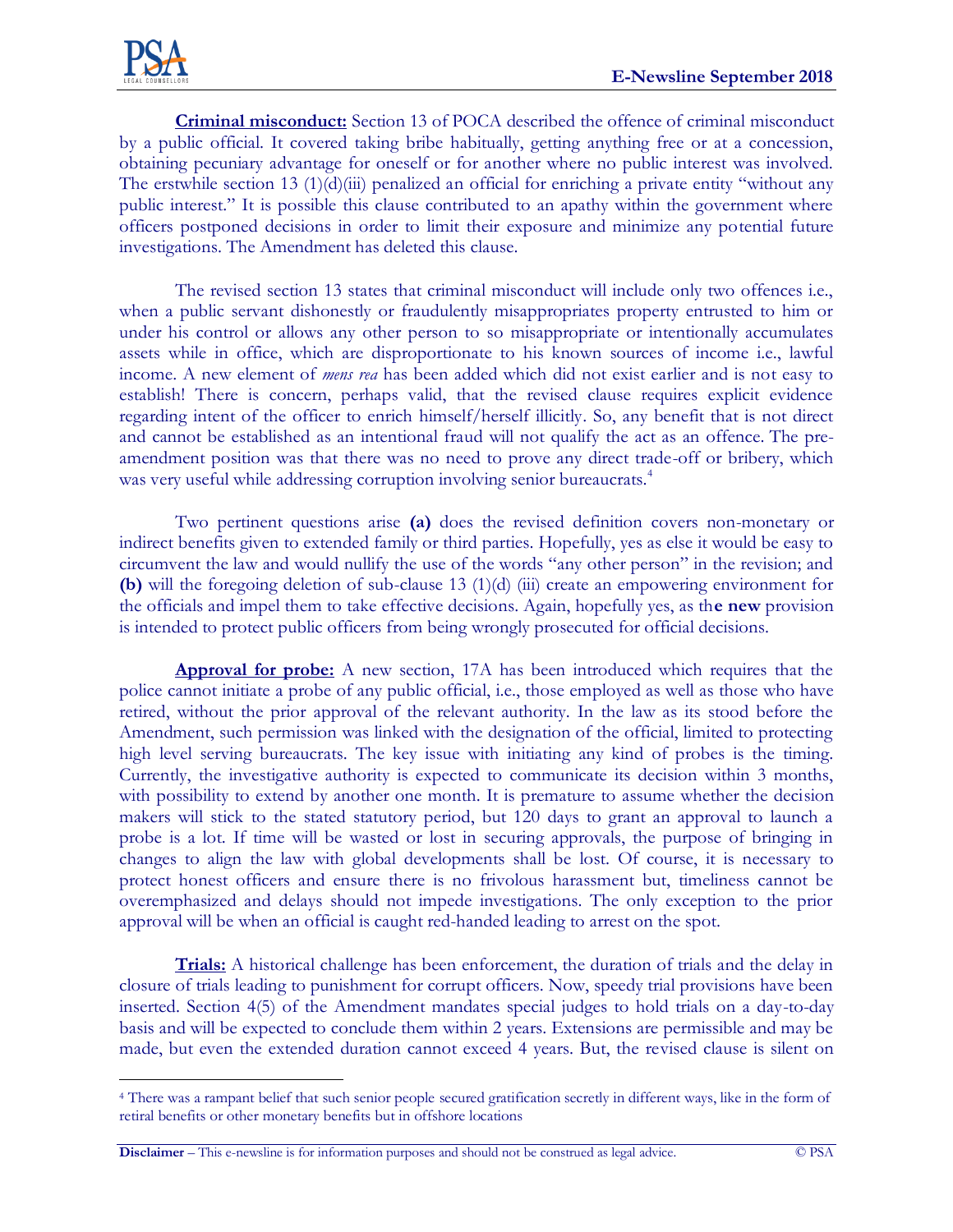

what happens if the trial is not completed within 4 years. Clearly, an appropriate mechanism to dispense swift justice is critical in the implementation of the Amendment. While the democratic system requires following due process, but the judges who will conduct hearings will have to prioritize and strike a balance to ensure that there is speedy closure in such cases.

**Forfeiture of property:** A new chapter, IV-A has been added regarding attachment and forfeiture of property so that any person who has gained any kind of benefit from a corrupt act should not be allowed to retain it.<sup>5</sup> Effectively, the new section applies a 1944 ordinance in order to recover! Briefly, the enforcing agency will have to file an application before a "Special Judge" who will be vested with powers to attach the tainted assets. The judge will have to follow the prescription of the Civil Procedure Code. The provisions are wide enough to allow the judge to pass an interim order even without hearing as long as he finds merit in the allegations. A final order, of course, will require that all stakeholders are heard fully and properly.

### **3. What It Means**

 $\overline{a}$ 

Indian companies, which are subsidiaries of foreign listed multinational companies, that have to adhere to the US and UK anti-corruption laws, had to necessarily comply with them in their Indian activities and operations. Global corporations created detailed and exhaustive anticorruption compliance frameworks to be followed in the organization at a global level. Yet, there were deviations leading to significant dollar spend for those corporations, be it in the forensic investigations which had to be necessarily launched to examine what went wrong and why, or in the subsequent hearings before the relevant enforcement agencies in their home jurisdictions. The outcome has been staggering in many instances and hard to measure – be it financially for the corporation, or in the morale of the employees or, most importantly, the reputational loss with potential blacklisting. These are all lessons which Indian government lawmakers and India Inc. cannot disregard.

In view of the specific definition of commercial organization in the Amendment, Indian companies will have to take POCA more seriously. Apart from creating necessary systems in place to ensure that the employees are sensitized to the mammoth risks while dealing with government officers, organizations will need effective internal mechanisms to ensure that the systems do not remain merely on paper. Under the revised provisions, even accepting a "gift" is impermissible and is now criminalized. When a gift is received for an established undue advantage or with mala-fide intent, it will qualify as a corrupt act. As noted, this is a departure from the earlier law. In India, giving gifts under the garb of festivals or even as an intrinsic part of a "cultural tradition" has been abused fairly. In recent years, increasingly companies are appointing compliance officer to oversee overall compliance, but it is possible that, at least, for some time to come Indian companies will have to consider and introduce the possibility of extensive techniques to change the inherent mindset. They should consistently and regularly train the employees physically (versus merely conducting online trainings and issuing corresponding certificates for completion of the training);

<sup>&</sup>lt;sup>5</sup> The new section 18A states (1) Save as otherwise provided under the Prevention of Money Laundering Act, 2002, the provisions of the Criminal Law Amendment Ordinance, 1944 shall, as far as may be, apply to the attachment, administration of attached property and execution of order of attachment or confiscation of money or property procured by means of an offence under this Act. (2) For purposes of this Act, the provisions of the Criminal Law Amendment Ordinance, 1944 shall have effect, subject to the modification that the references to "District Judge" shall be construed as references to "Special Judge"